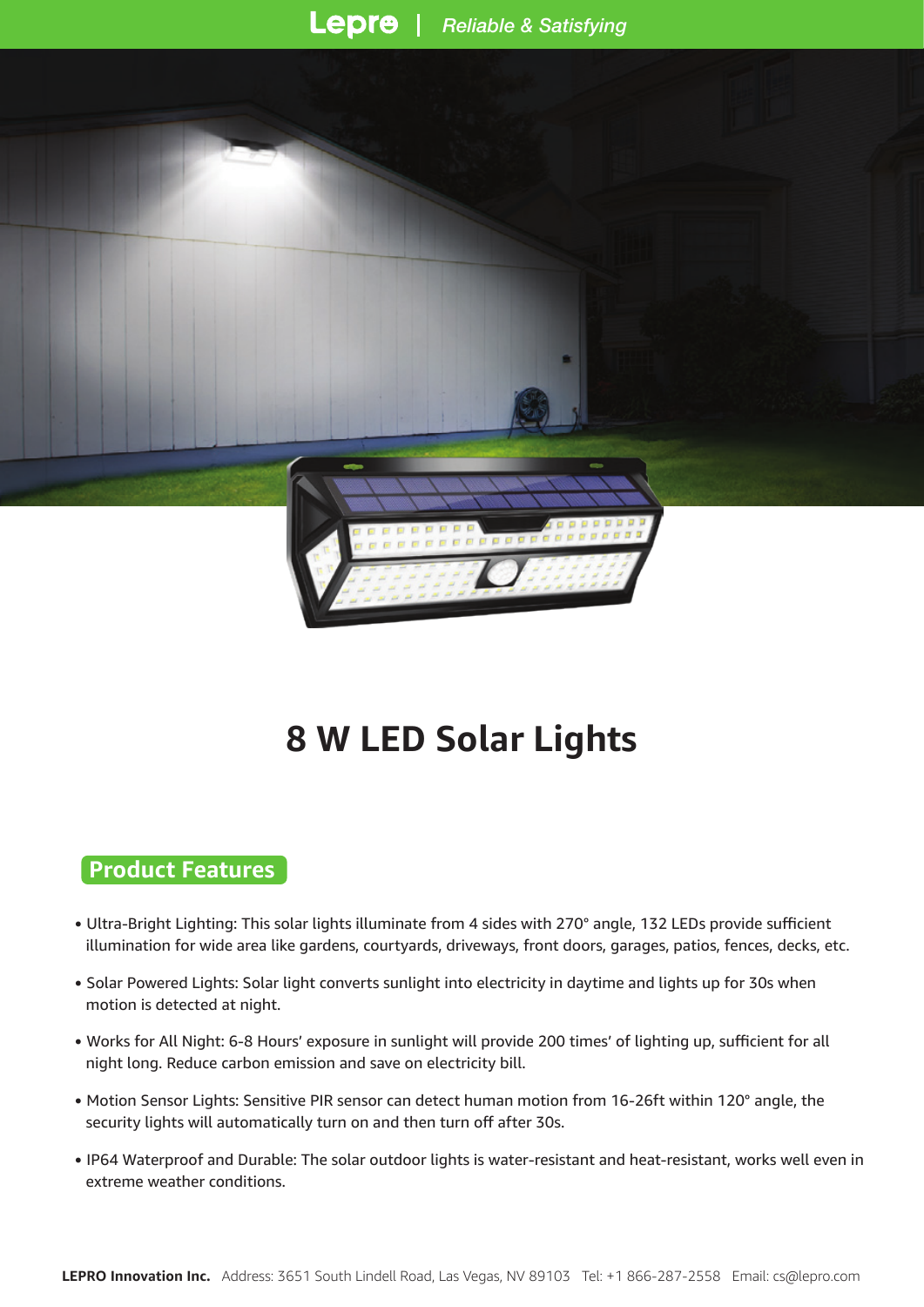## **Product Information**

| <b>SKU</b>            | 640002-DW | Power Consumption (W) | 8              |  |
|-----------------------|-----------|-----------------------|----------------|--|
| Style                 | Modern    | Brightness (lm)       | 600            |  |
| <b>LED Quantity</b>   | 132       | Light Color           | Daylight White |  |
| Color Temperature (K) | 6500      | Dimmable              | Non-dimmable   |  |
| Material              | Plastic   | <b>Power Source</b>   | Solar          |  |
| Waterproof            | Yes       | <b>Motion Sensor</b>  | Yes            |  |
| Warranty              | 2 Years   |                       |                |  |

### **Product Dimensions**